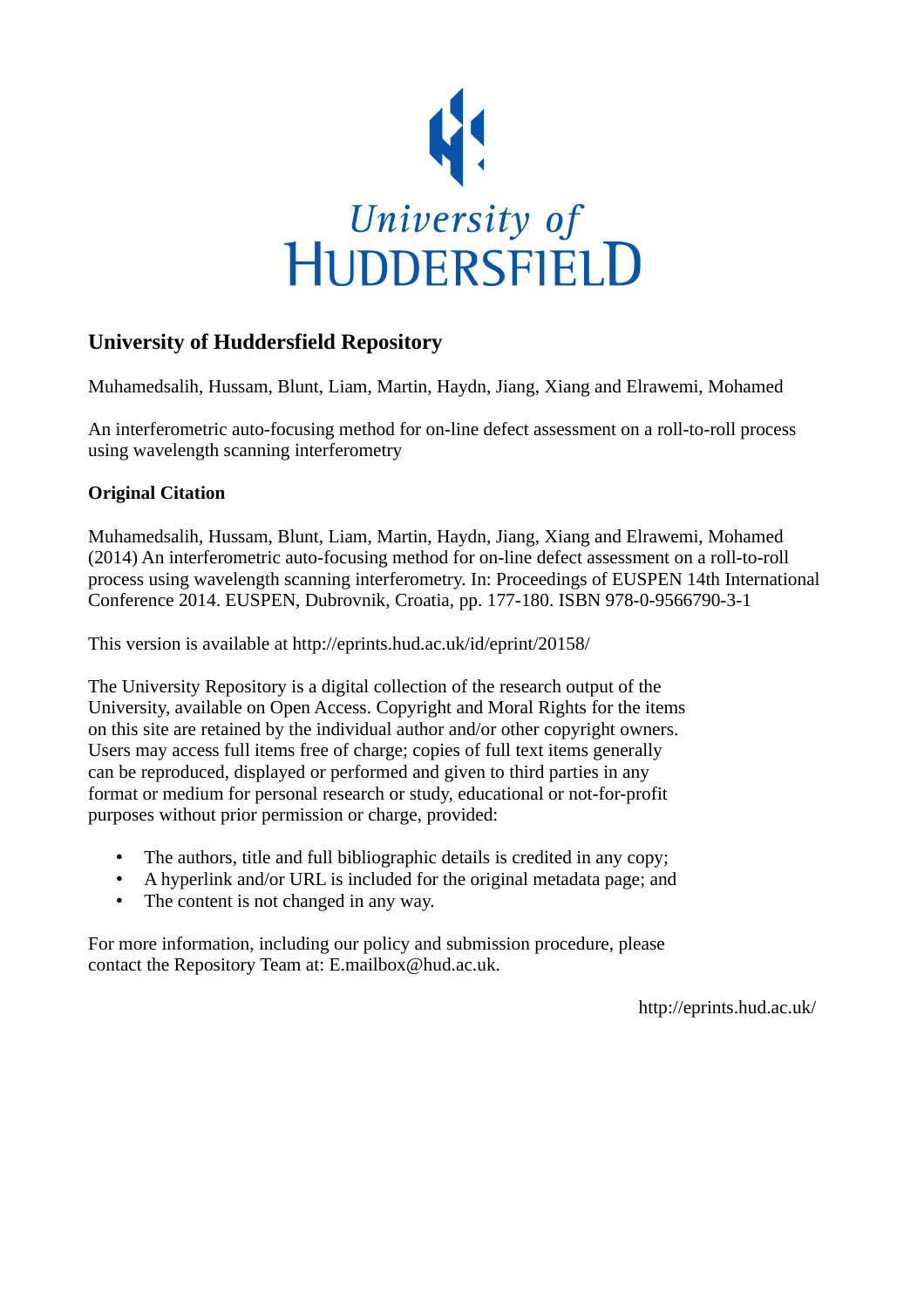# **An interferometric auto-focusing method for on-line defect assessment on a roll-to-roll process using wavelength scanning interferometry**

H. Muhamedsalih, L. Blunt, H. Martin, X. Jiang and M. Elrawemi

*University of Huddersfield, UK*

*[l.a.blunt@hud.ac.uk](mailto:l.a.blunt@hud.ac.uk)*

**Keywords:** auto focus, wavelength scanning, embedded metrology and PV defect **Abstract**

The quality and lifetime of flexible photovoltaic (PV) modules is dependant on having an effective vapour barrier layer which protects active elements from environmental degradation. An effective flexible barrier layer can be produced by employing a thin film of  $Al_2O_3$  (40-100 nm thick) on a polymer substrate using atomic layer deposition (ALD). By measuring the surface of the barrier coating critical defects that will result in excess vapour transmission can be detected and minimised. Such, knowledge of defect size, type and distribution forms a crucial dataset for informing process control. This paper reports on a practical embedded inspection technique to measure the surface topography of the thin ALD deposited  $Al_2O_3$  barrier film on a roll-to-roll manufacturing platform. The method combines wavelength scanning interferometry (WSI) along with an auto-focus method. Example measurements are given and discussed.

# **1 Introduction**

Flexible PV cell degradation due to water ingress can be minimised and controlled by implementing a thin (40-100 nm thick) barrier coating of  $Al_2O_3$  using atomic layer deposition technique (ALD). However, it has been found in previous studies that there is a correlation between surface defects in the film barrier and the water vapour transmission rate (WVTR) [1]. In order to guarantee the barrier condition, surface inspection needs to be carried out during the roll to roll manufacturing process. However, measuring the entire surface topography of barrier coatings over a large area substrate, under laboratory conditions, is impractical and very time consuming. Current instrumentation suffers from the inability to perform embedded (on-line)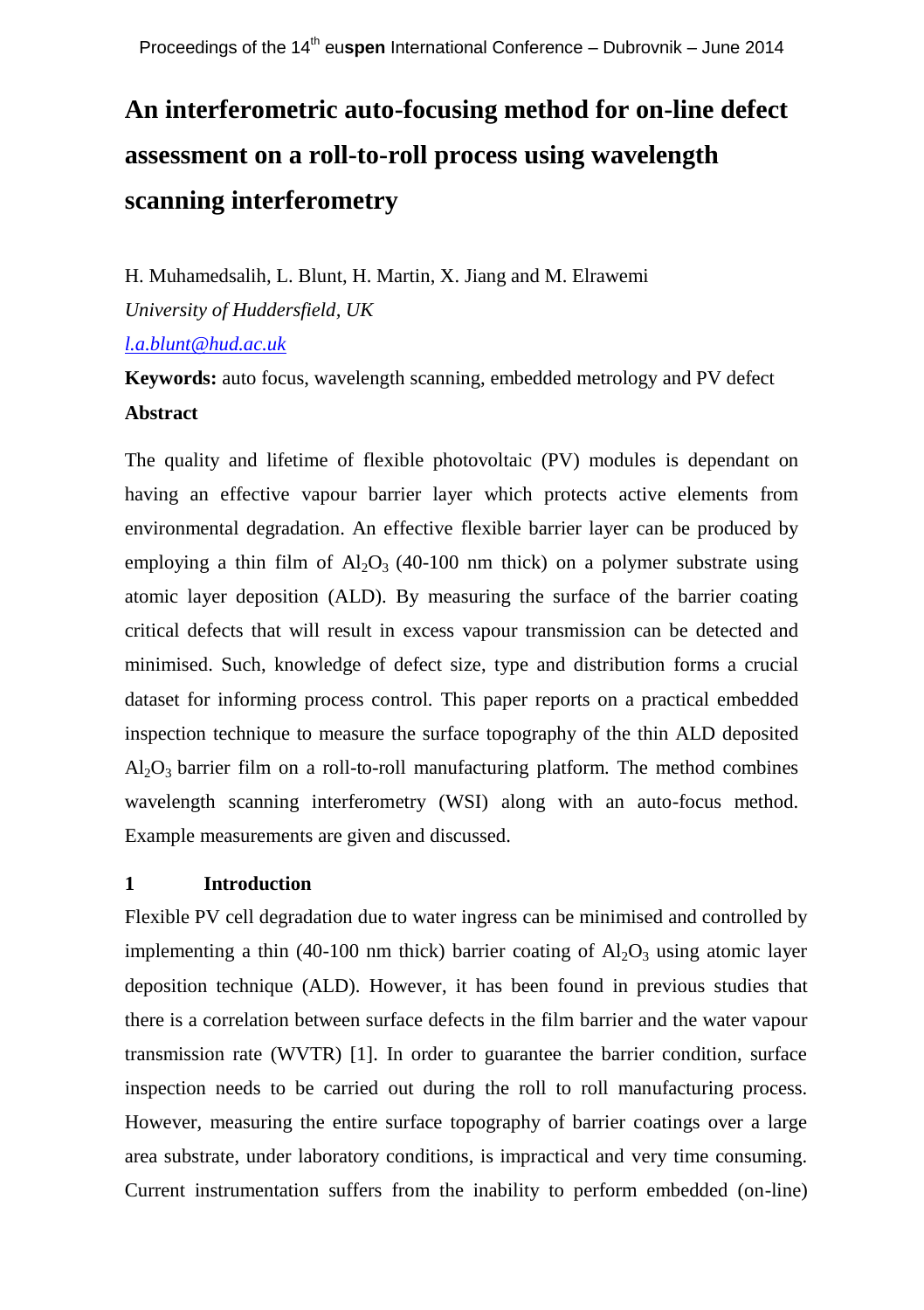measurement and is only able to sample of very small selected zones, effectively batch sampling. In this paper the authors introduce a concept system using that combines wavelength scanning interferometry (WSI) together with an interferometric auto-focusing method in order realise the possibility of measuring surface topography of a vapour barrier film across a large area on a roll-to-roll manufacturing platform.

#### **2 The Wavelength Scanning Interferometer (WSI)**

WSI is employed to measure the surface topography of the barrier coating and is capable of generating surface maps with unambiguous height, without the wellknown  $2\pi$  phase ambiguity limitation, figure 1. The interferograms are produced with no mechanical movement but by scanning the wavelength of a halogen light in the visible region (683.4 nm-590.9 nm) using an acousto-optic tuneable filter (AOTF). Such a measurement methodology can provide significant enhancements in speed compared to comparable methods such as white light interferometry. In addition, WSI can be stabilised against environmental disturbances by using an active control of the reference arm, thus enabling nanometre scale measurements with large amounts of environmental isolation [2]. This active control consists of a reference interferometer which provides positional feedback and a piezo-electric transducer which moves the reference mirror.



Figure 1: Configuration of the WSI

The system can compensate for disturbances in the optical path length up to a few microns at  $10^2$  Hz. The reference interferometer is sourced by a super luminescent diode (SLED) light source having a central wavelength of 820 nm and sharing the same optical path as the rest of the WSI. The intensity of the generated fringes is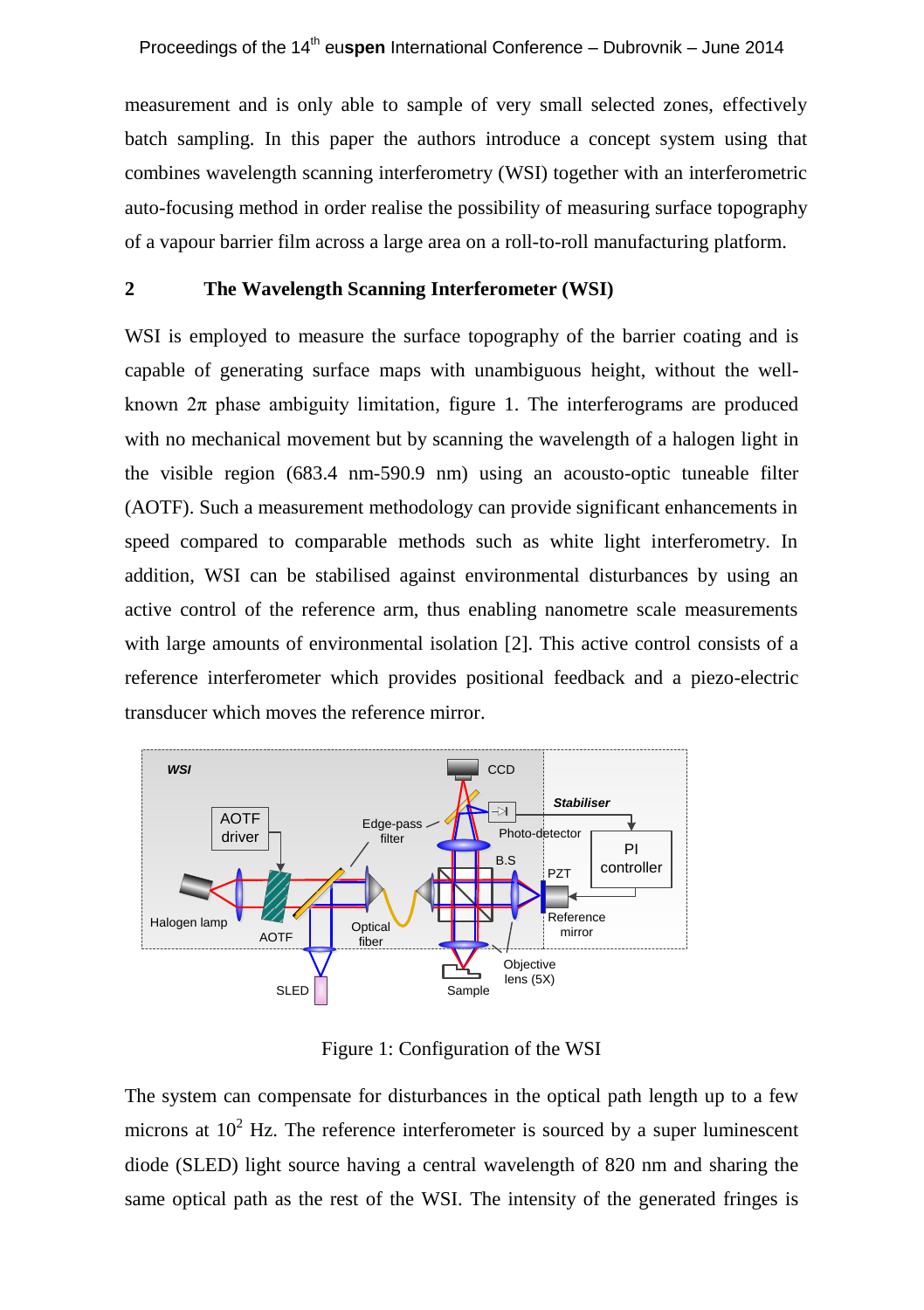detected by a photo-detector which monitors the SLED light only, via a dichroic filter that allows the scanned visible light to pass through to the CCD. During the measurement process, 256 interferograms are captured over a field of view of 640x480 pixels. A periodic interference pattern produced for each captured pixel is analysed individually using Fourier transform algorithm. The full analysis of all the pixels is accelerated by parallelising the computation with a many-core graphic processing unit (GPU). The WSI can capture and generate a full areal topography in 3.7 seconds. Figure 2 shows a defect of 1.85 µm amplitude and 27.4, µm width captured using 5X objective lens.



Figure 2: (a) Surface topography and defect on  $\text{Al}_2\text{O}_3$  film (b) defect profile section

#### **3 Auto-Focusing interferometric method**

An effective auto-focusing methodology is crucial to the successful implementation of the WSI for large flexible substrate measurement. The flexible substrate is held by an air-bearing system but surface undulation is still substantial across the 500 mm web width. Fast, automated positioning of the WSI head so its focal point is at the top layer of  $A_1O_3$  barrier is needed which must also be robust against the possibility of mis-focusing due to the multilayer structure of the web. The autofocus method is based on tracking the peak of the coherence envelope of the reference interferometer sourced by the SLED while the head is moved normal to the web. Figure 3 shows a proof-of concept experiment which uses a sample of the web mounted statically. The substrate of  $A<sub>1</sub>O<sub>3</sub>$  coated film barrier is attached to a stepper motor in order to translate the film through the focal plane of the WSI objective lens. Simultaneously the intensity response is monitored by the reference interferometer, with the maximum intensity (coherence envelope peak) being found to be the point of focus. Throughout the translation, the position of the film is